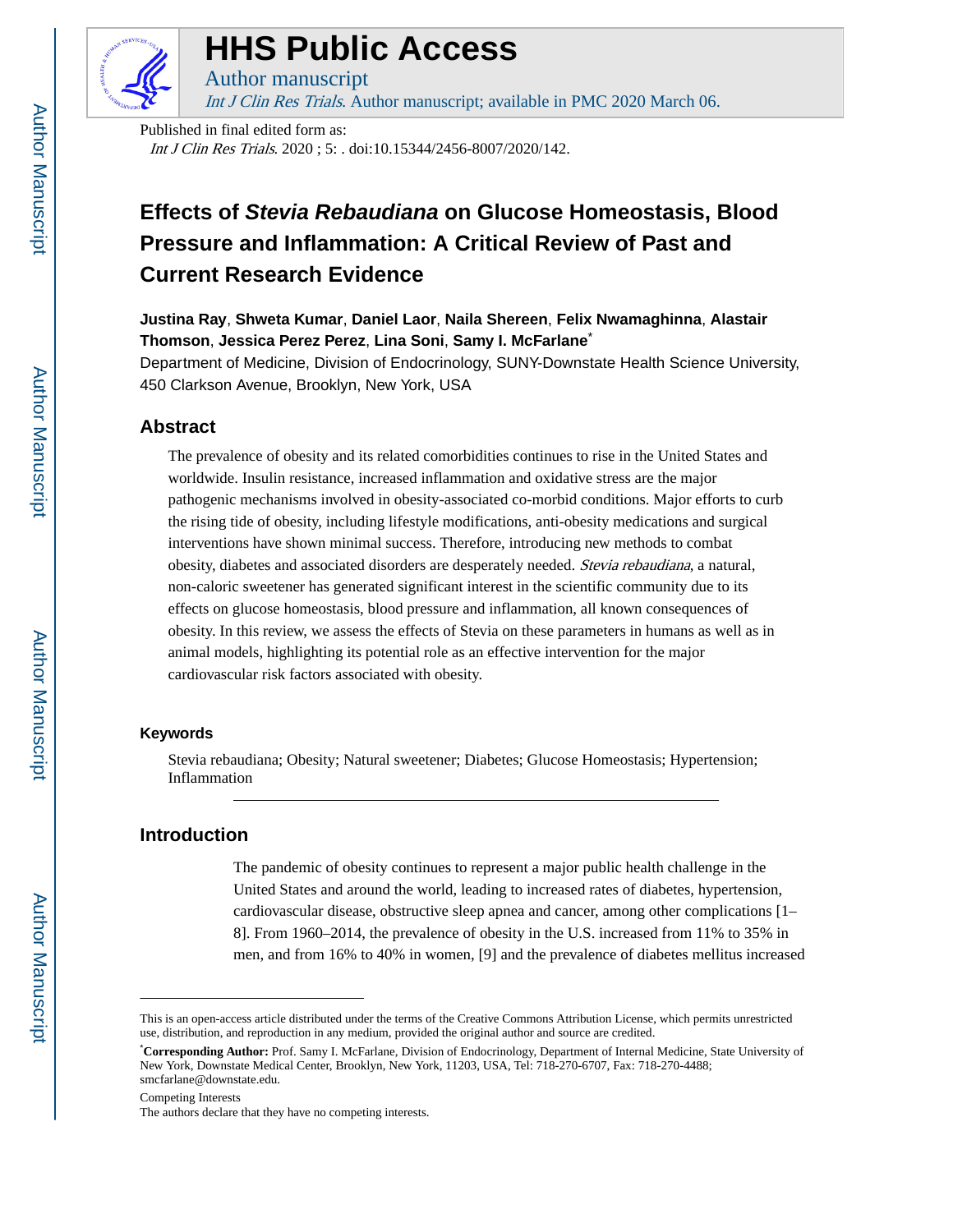along with it, rising from 1% to 7% of the U.S. population. Today, 30.2 million people (12.2% of the U.S.) have diabetes mellitus, and 84.1 million (33.9% of the U.S.) have prediabetes [10]. Over the past decades, artificial (non-nutritive) sweeteners have increased in popularity as a promising way to decrease caloric intake when used to replace sucrose (table sugar). Use of artificial sweeteners may enable consumption of up to 380 fewer calories per day [11]. Currently available artificial sweeteners, such as aspartame, saccharin, sucralose and acesulfame have possible drawbacks, including a purported association with cancer, negative taste profile, increased risk of metabolic syndrome and obesity, alteration of gut microbiota, neurotransmitter impairment and negative pregnancy outcomes [12–18].

Due to the possible side effects of artificial sweeteners, steviol glycosides (Stevia) have gained popularity as a natural alternative. Stevia rebaudiana bertoni is a perennial shrub in the asteraceae family, native to southern Brazil and northern Paraguay. The plant's leaves contain diterpene steviol glycosides, the most abundant of which are stevioside and rebaudiosides A and C, which are 250–300 times sweeter than sucrose, [11,14,16,19–24] enabling their use as a potent sweetener. Commercial stevia mixtures are composed of roughly 80% stevioside, 8% rebaudioside A and 0.6% rebaudioside C. Upon consumption of stevia, the steviol glycosides are hydrolyzed to aglycone steviolin the colon by human intestinal microflora, specifically those from the bacteroidaceae family [25,26]. Some free steviol is excreted in feces, while some is absorbed into the bloodstream and metabolized by the liver into steviol glucuronide, which is excreted in urine [26,27].

For centuries, Stevia has been used by the endogenous people of South America for both sweetening and medicinal purposes; and for many years, it has been a popular sweetening agent in East Asian countries, with Japan currently consuming more Stevia than any other country [20]. Stevia was only more recently approved for commercial use in the United States (1995), European Union (2011) and Canada (2012). In contrast to artificial sweeteners, there are no reported negative health consequences of Stevia, such as toxicity, teratogenicity, mutagenicity or carcinogenicity. In contrast, the anti-hyperglycemic, antioxidant and antihypertensive properties of stevioside have been well documented, suggesting a potential medicinal use as an adjunctive treatment for several diseases.

#### **Anti-hyperglycemic Properties**

Stevia glycosides have been widely shown to prevent weight gain and decrease serum glucose levels in animal and human models. As with any zero-calorie sweetener, stevia lacks calories and reduces serum glucose levels that typically rise about 1 hour after carbohydrate consumption, compared to sucrose. However, a 2010 study by Kujur et al. found that stevia significantly reduces mean serum glucose levels in subjects over a 1-month period. The study used Wister rats with diabetes induced by 5% alloxan monohydrate, and found that administering 50 mg/kg and 100 mg/kg of stevia daily resulted in significant time-dependent anti-hyperglycemic effects. When treated with 50 mg/kg of stevia in the aqueous, ether and methanolic extracts for 28 days, mean serum glucose levels fell from 220 to 161 mg/dL; 220 to 171 mg/dL; and 232to 163mg/dL, respectively. When treated with 100 mg/kg of the stevia extracts, mean serum glucose levels fell from 220 to 137 mg/dL; 209 to 168 mg/dL; and 218 to 181 mg/dL, respectively. There were non-significant differences in serum glucose levels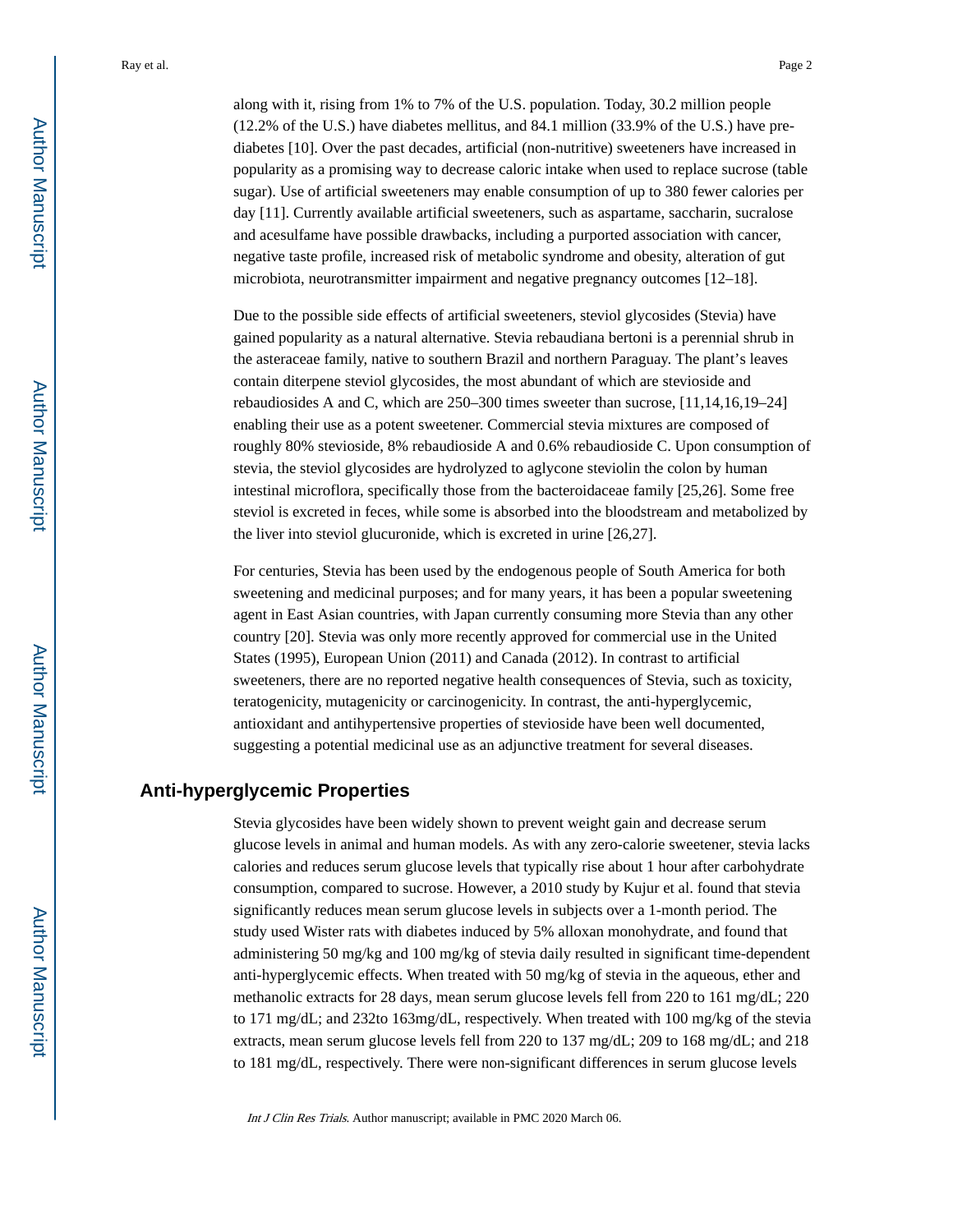between the 50mg/kg and 100mg/kg doses. Rats administered glyburide, a known oral diabetes medication that was used as a positive control, hada reduction in mean serum glucose levels from 211 to 101 mg/dL after 28 days. Thus, the administration of stevia to diabetic rats lowered serum glucose levels to a slightly less degree compared to treatment with glyburide [20].

Steviosides were found to have similar anti-hyperglycemic effects in human subjects. A 2004 study by Gregersen et al. enrolled subjects with type 2 diabetes in a paired-crossover study. On two occasions, subjects were given a standard test meal of 412 kcal (1,725 kJ) along with 1g of stevioside or 1g of maize (control), and their serum glucose, insulin, glucagon, glucagon-like peptide 1 (GLP-1) and glucose-dependent insulinotropic polypeptide (GIP) levels were measured at 30-minute intervals, starting 30 minutes before the study and ending 240 minutes after the test meal was given. The investigators found that 240 minutes after administration of stevioside, mean postprandial blood glucose levels were significantly reduced compared to controls, a difference of 18%. There was also a significant 40% increase in the insulinogenic index  $(AUC_{i,insulin}/AUC_{i,glucose})$ , a marker of beta cell function, in patients administered stevioside compared to controls. Investigators found no significant differences in circulating insulin, glucagon, GLP-1, GIP, triglyceride or free fatty acid levels [21].

Several groups have investigated the mechanisms by which stevia extracts decrease serum glucose levels. An early study by Jeppesen et al. examined the effects of steviol and stevioside on insulin secretion from incubated mouse islet cells and the beta-cell line, INS-1. Cells extracted from mouse pancreases were incubated with 16.7 mmol/L glucose and either stevioside or steviol, in concentrations varying from 1 nmol/L to 1 mmol/L. The investigators found that both stevioside and steviol increased insulin secretion from the cells, with maximal effects at 1mmol/L for stevioside and 1 umol/L for steviol. Of note, significant increases in insulin secretion due to stevia occurred only when glucose serum levels were 8.3 mmol/L or higher. Non-significant increases in insulin secretion occurred when glucose serum levels were between 3.3 mmol/L and 8.3 mmol/L, and no change in insulin secretion due to stevia was detected when glucose levels were 3.3 mmol/L or lower [22]. Hypoglycemia, a dangerous and potentially fatal outcome of some anti-hyperglycemic agents, is generally believed to become symptomatic when serum glucose levels are at or below 3.9 mmol/L (70 mg/dl), although this can vary per individual. Symptoms, which are neurogenic and neuroglycopenic in nature, include palpitations, tremor, sweating, confusion, seizure, coma and death [23]. Based on results from the Jeppesen study, stevia extracts cause glucose-mediated insulin secretion without the risk of hypoglycemia.

The specific molecular mechanisms by which stevia extracts increase insulin secretion was the subject of a 2017 study by Philippaert et al. This team investigated the effects of stevioside on transient receptor potential cation channel subfamily melastatin 5 (TRPM5), a monovalent  $Ca^{2+}$ -activated cation channel found in type II taste receptor cells and pancreatic beta cells. TRPM5 is involved in the perception of sweet, bitter and umami tastes and in insulin secretion from the pancreas. Using a whole-cell patch-clamp technique, the investigators measured the current through the TRPM5 channel and found that in the presence of steviol and stevioside, there was an increased frequency of  $Ca^{2+}$  oscillations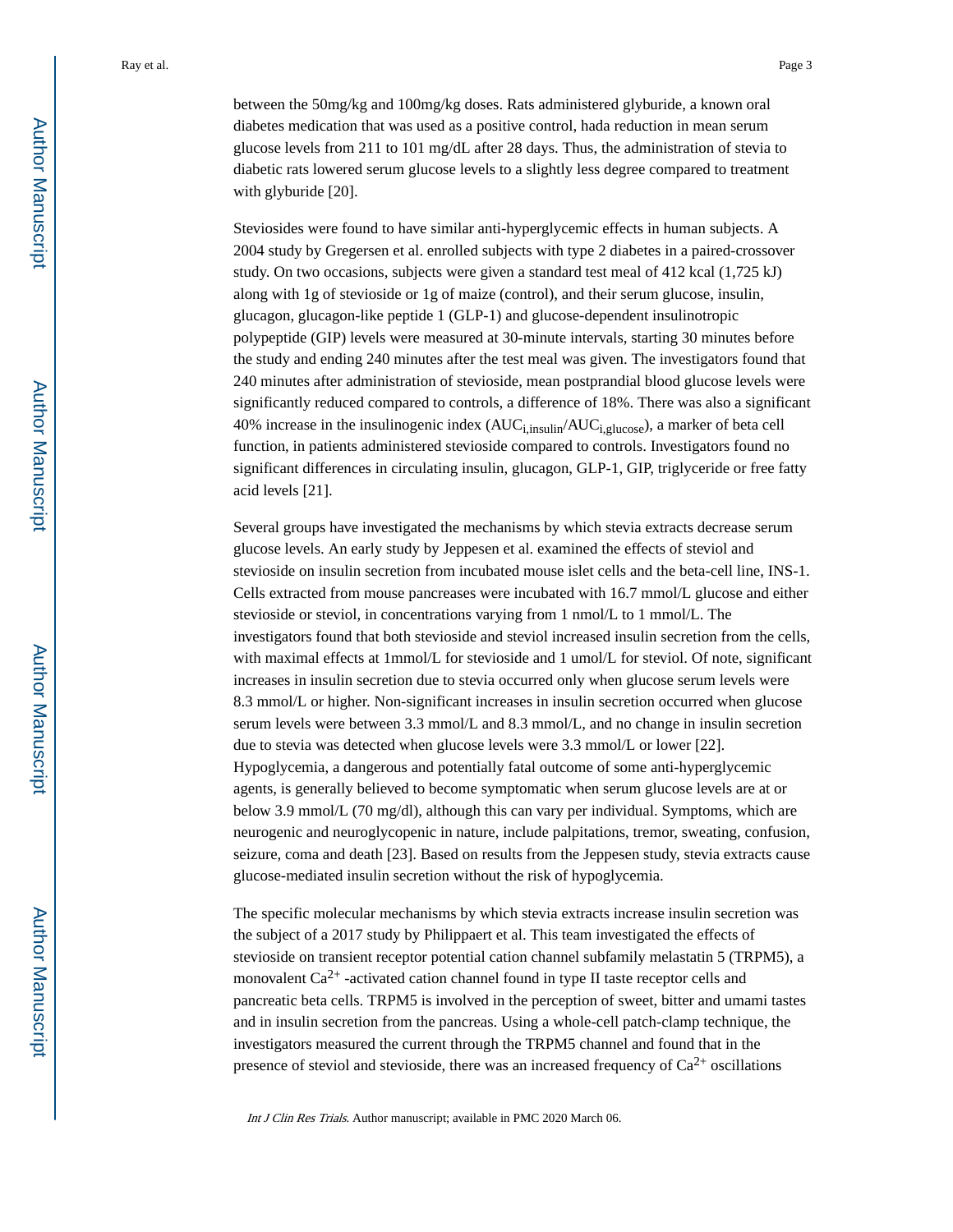inside the cells and delayed inactivation of  $Ca^{2+}$  -activated TRPM5 current. This effect was seen with an effector concentration for half-maximum response of 690nM, in glucose concentrations exceeding 3 mM. The investigators also found that the presence of stevioglycosides increases the frequency of glucose-stimulated action potentials and shifts voltage-dependent activation of TRPM5 towards more negative membrane potentials, from a  $V_{1/2}$  of +145 mV to +42.8 mV. A more negative resting membrane potential causes cell depolarization and subsequent signal potentiation to occur with less electrical input. Collectively, these findings suggest that stevioside directly interacts with TRPM5 channels, prolongs their activation and increases the release of insulin.

The investigators linked their findings in vitro to the prevention of diabetes with in vivo studies on wild type and TRPM5 knock out (TRPM5−/−) mice. After placing mice on a 20 week high-fat diet, they found that wild type mice were protected against the development of diabetes when co-administered 25 mg/kg/day stevioside. After a 2-hour glucose challenge, the wild type mice had plasma glucose levels peaking at 300 mg/dl, while the wild type mice treated with stevioside had significantly lower plasma glucose levels, 220 mg/dl. In contrast, the TRPM5−/− mice saw no significant difference in mean glucose levels after 20 weeks of a high-fat diet, regardless of treatment with 25 mg/kg/day stevioside. Taken together, these data illustrate that stevioglycosides potentiate the TRPM5-mediated glucose-induced depolarizing current in pancreatic beta cells, enhancing insulin secretion and resulting in lower long-term serum glucose levels [28].

Stevioside has also been found to increase the translocation of Glut4to the plasma membrane. Glut4, an insulin-regulated glucose channel present primarily in adipose tissue and striated muscle, is the channel through which glucose enters cells from the bloodstream. In the presence of insulin, Glut4 is transported from cytosolic storage vesicles to the plasma membrane [29]. In their 2017 study, Prata et al. examined the relationship between Glut4 translocation and stevioside exposure in neonatal rat cardiac fibroblasts. Using Glut4 specific antibody targeting and confocal microscopy, the investigators demonstrated that Glut4 translocation occurs after 1-hour incubation with steviol glycosides 1 mg/mL, with similar efficiency to when the cells are incubated with100 nM insulin. The investigators correlated these findings to rates of glucose uptake into the cells. After incubation with insulin, glucose uptake into cells was 139% of the control (cells which were neither incubated with insulin or stevioside); after incubation with stevioside mixtures, glucose uptake was 117% of control for mixture 1  $\geq$ 97% rebaudioside A and <3% other steviol glycols), 126% of control for mixture 2 (63.4% rebaudioside A, 22.85% stevioside, and 8.2% rebaudioside C), 135% of control for mixture 3 (>50% rebaudioside A and >25% stevioside), and 120% of control for mixture 4 (>50% rebaudioside A, 25% stevioside and 20% other steviol glycosides). In summary, regardless of the relative content of the stevioside mixture, incubation with steviol glycosides significantly enhanced Glut4 translocation and glucose uptake, similar in efficacy to incubation with insulin.

The authors investigated the mechanism by which stevioside increases Glut4 translocation and found it to be due to activation of PI3K/Akt pathway, a known intracellular signaling sequence triggered when insulin binds to insulin receptors. Elevated phosphorylation of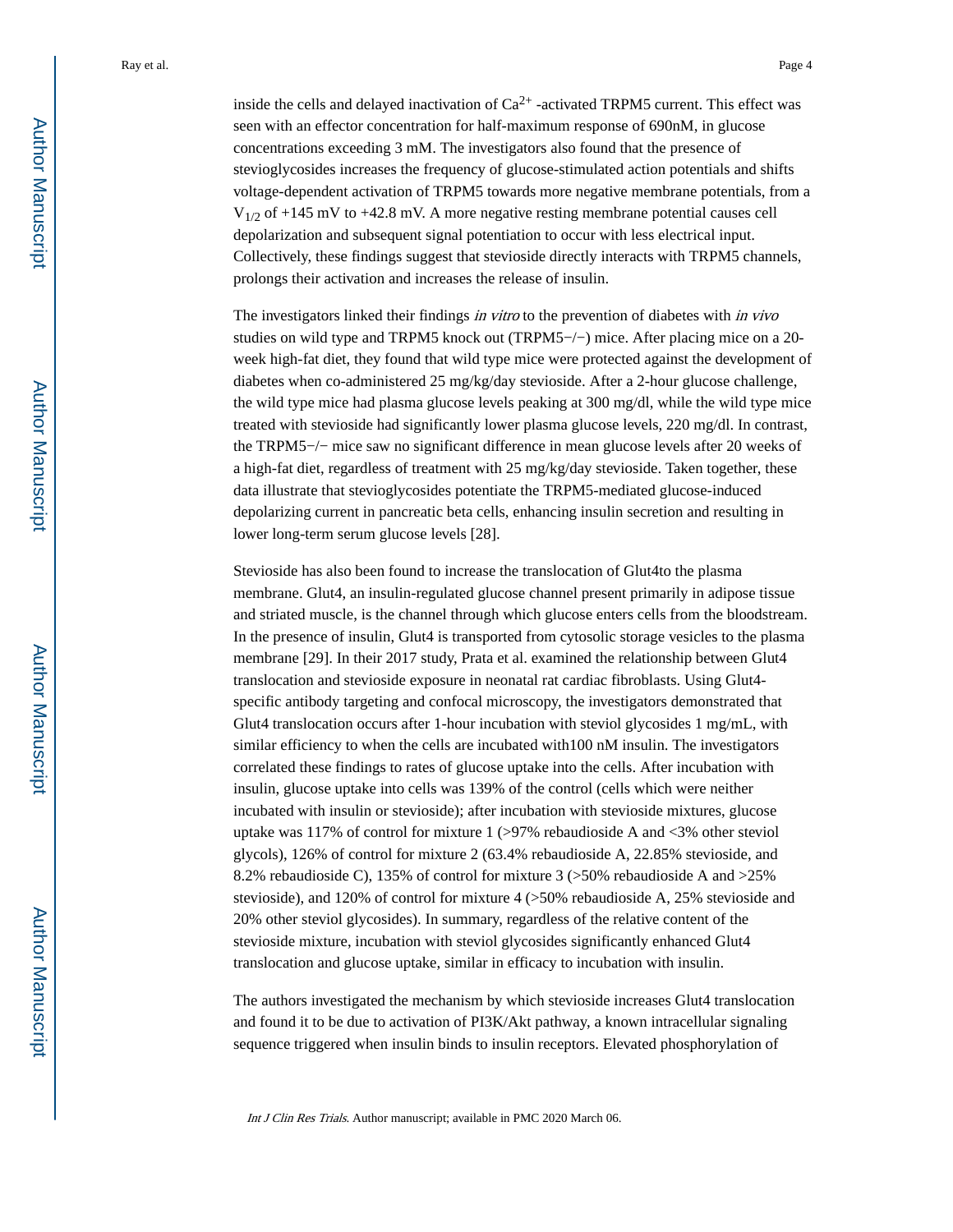molecules in this pathway, IGF-1R, PI3K and Akt, when treated with either insulin or the stevioside mixtures indicated a common pathway for insulin and stevioside signaling [30].

Finally, stevioglycosides were also found to decrease serum glucose levels by tampering the process of gluconeogenesis. A 2005 study by Chen et al. demonstrated stevioside's inhibitory effect on the activity of phosphoenolpyruvate carboxykinase (PEPCK), a ratelimiting enzyme required for gluconeogenesis. The investigators administered stevioside to diabetic mice twice daily for 15 days in concentrations of 0.5 mg/kg, 1.0 mg/kg and 5.0 mg/kg; at the end of the 15 days, they compared PEPCK mRNA and protein levels to diabetic mice administered physiological saline as a control. The researchers found that mean levels of both PEPCK mRNA and protein were significantly and dose-dependently reduced in subjects given stevioside. For the physiological saline and increasing stevioside doses of 0.5 mg/kg, 1.0 mg/kg and 5.0 mg/kg, PEPCK mRNA levels were 1.18, 0.81, 0.56 and 0.35, and PEPCK protein levels were 0.99, 0.75, 0.57 and 0.52, respectively [31]. From these data, the researchers concluded that in addition to enhancing insulin secretion, stevioside prevents the synthesis of new glucose by inhibiting PEPCK gene expression.

#### **Anti-inflammatory and Antioxidant Properties**

Obesity is considered a pro-inflammatory state with chronic, low-grade inflammation of adipose tissue. Dysregulation of immune T cells and B cells and elevation of inflammatory markers, such as interleukin-6 (IL-6) and tumor necrosis factor alpha (TNF-α) in obese individuals are known to contribute to the development of diabetes mellitus [32,33]. Recent evidence has found that stevioside prevents the pro-inflammatory state of obesity and thus is protective against the development of insulin resistance. A 2012 study by Wang et al. examined how the addition of stevioside to diets prevents the production of inflammatory markers in mice. In this study, subjects were fed a normal or high-fat diet for four months and in the fourth month either 10 mg/kg/day of stevioside or a control vector was added to their diets. Following this, mRNA levels of inflammatory cytokines TNF-α, IL-6, IL-10, IL1-β, MIP-1α, KC, CD11b and CD14 found in adipose tissue were measured by quantitative reverse transcriptase PCR. The investigators found that after three months, the mice that were fed the high fat diet had significantly elevated levels of all inflammatory markers in their adipose tissue compared to mice that were fed a normal diet, suggesting the pro-inflammatory state of obesity had been achieved. Using immunofluorescence staining against macrophage markers F4/80, CD11b and MIP-1α, they also found significant macrophage infiltration in the adipose tissue of mice fed the high fat diet compared to those fed the normal diet. With the addition of daily stevioside to the high fat diet in the fourth month, levels of all inflammatory markers were significantly reduced compared to the addition of the control vector. The relative levels of the inflammatory markers in the stevioside to control groups were TNF- $\alpha$ : 3 to 4.8, IL-6: 4 to 8, IL-10: 1 to 7.2, IL1- $\beta$ : 1 to 4, MIP-1α: 2.2 to 6.2, KC: 3.8 to 13, CD11b: 2 to 2.2, and CD14: 1 to 3. Similarly, addition of stevioside in the fourth month significantly reduced macrophage infiltration in adipose tissue of mice fed the high fat diet.

To determine the mechanism by which stevioside down-regulates inflammatory cytokine levels in adipose tissue, the investigators examined the effect of stevioside on the NF-kB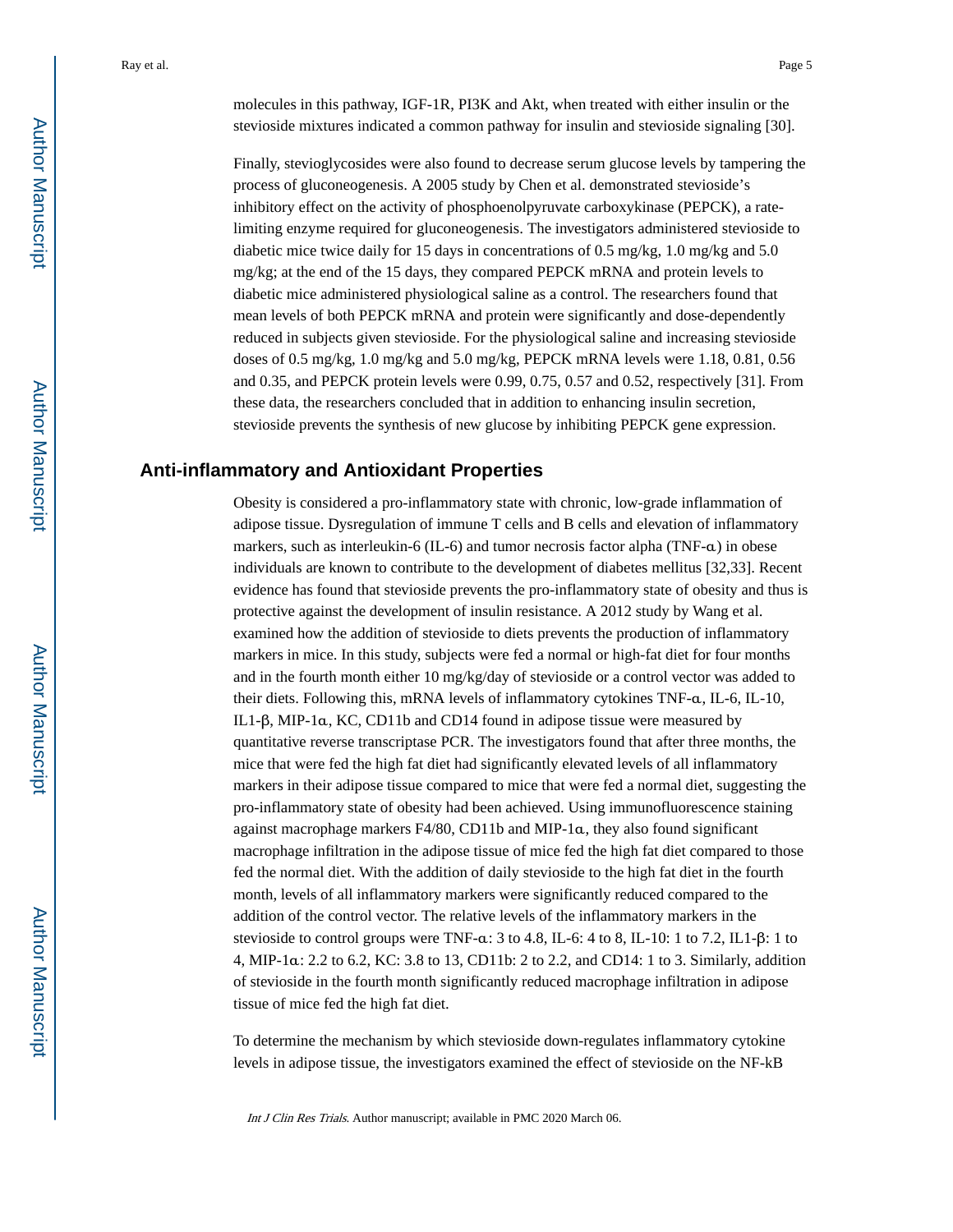pathway. NF-kB is a transcription factor and ubiquitous regulator of immune responses. Normally activated in response to stressors such as infectious pathogens, UV damage and free radicals, it is over-activated in many autoimmune diseases and inflammatory conditions, including obesity. To measure NF-kB activity, Wang et al. performed western blots to measure levels of phosphorylated-IKKβ and phosphorylated-IKBα, markers of NF-kB pathway activation. They found significant upregulation of both markers in the high fat diet group after 3 months, and significantly reduced levels in the high fat diet group following the month of stevioside administration compared to control vector [34]. Taken together, this study's data suggest a role for stevia in reducing the inflammatory state associated with obesity and insulin resistance, at least in part by reducing NF-kB pathway activity.

A 2019 study by Casas-Grajales et al. examined the anti-inflammatory properties of steviosides in the liver. The investigators induced liver injury using thioacetamide (TAA), a hepatotoxin that induces fibrosis and cirrhosis, in Wistar rats. Rats were administered 200 mg/kg of TAA thrice daily for 8 weeks, with or without coadministration of twice daily intraperitoneal stevioside 20 mg/kg. The rats who were given TAA alone exhibited altered liver morphology and disrupted liver parenchyma, resulting in the formation of necrotic cells and hepatocyte nodules as seen by microscopy. The rats who were co-administered stevia with TAA experienced significantly fewer morphological and histological changes. No hepatic changes were seen with administration of 20 mg/kg stevioside to the control rats (no TAA treatment). A principal function of the liver is energy storage in the form of glycogen, so liver function in the Wistar rats was assessed by measuring glycogen levels in the liver samples. In control rats, glycogen levels were 7.12 g per 100 g of liver; in the rats given TAA, glycogen levels were significantly reduced to 1.36 g; and in the rats co-administered TAA and stevioside, glycogen levels were 3.76 g, a significant increase from glycogen levels in the TAA alone group ( $p$ < 0.05). Thus, the administration of steviosides was able salvage liver function to a significant degree.

To probe the mechanisms by which stevioside can reduce or prevent hepatic damage, these authors also investigated the NF-kB pathway. They used immunohistochemistry staining to examine p65 expression in the livers of the mice treated with TAA or co-treated with TAA and stevioside. In the TAA-treated group, there was significant elevation of p65 expression, 0.125% of the stained liver section, compared to in the control group, 0.025% of the stained section; and in the TAA-stevioside group, there was significantly less p65 expression than in the TAA alone group, 0.091% of the section. These data were supported by qRT-PCR and western blot analyses, which showed p53 mRNA and protein levels elevated in the TAAtreated rats, with significant recovery by co-administration with stevioside. mRNA and protein levels of pro-inflammatory cytokines IL-17a, IL1β, TNF-α, IL-6 and IL-10 were also found to be elevated due to TAA, which was prevented by stevioside co-treatment. Compared to cytokine protein levels in control mice, relative levels when treated with TAA and TAA + STV were: IL-17a 4.1 and 2.9; IL1β 3.0 and 1.25; TNF-α 3.2 and 0.95; IL-6 7.0 and 5.2; and IL-10 3.8 and 2.4. These data show that expression of all cytokines was significantly elevated by TAA-induced injury, and significant recovery was seen by coadministration with stevioside [35].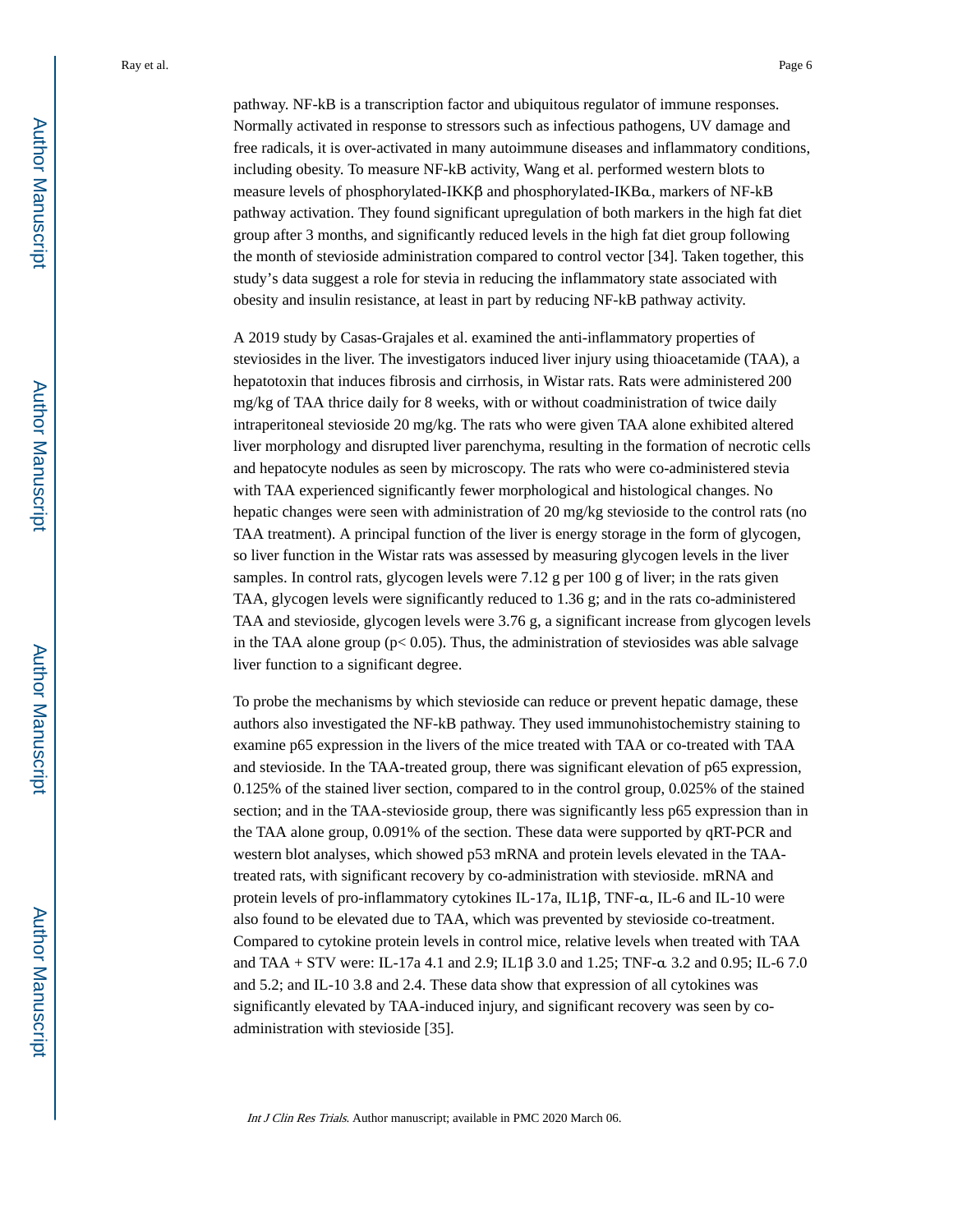The ability of stevioside to counteract free radicals and reduce oxidative damage has been well-documented [36,37], but the mechanism of action was only recently elucidated. Several studies found that stevioside enhances the endogenous pathway of nuclear factor erythroid 2 related factor 2 (Nrf2) [35,38], a transcription factor that regulates expression of enzymes to counteract oxidative stresses [39]. In one such study, Ramos-Tavor et al. [38] demonstrated the ability of stevia extract to prevent carbon tetrachloride (CCl4)-induced cirrhosis in rats. The investigators injected CCl4 400 mg/kg three times per week into the peritoneum of experimental rats for 12 weeks to induce cirrhosis. These experimental rats were compared to subjects administered the same regimen of  $\text{CC}l_4$  plusoral stevia extract 50 mg/1 mL water once daily, and to control subjects, who were administered 1 mL water daily. In the CCl<sup>4</sup> only subjects, the investigators found a significant decrease in Nrf2 levels compared control subjects: 0.35 compared to 1. The diminished Nrf2 levels were seen alongside significant macro-and microscopic alterations to the rat livers: steatosis, disrupted liver parenchyma, hyperchromatic hepatocytes and atypical and pleomorphic nuclei. Conversely, in the stevia + CCl4 group, there was no significant difference in Nrf2 levels compared to controls: 0.95 compared to 1. In these subjects, there was no change in liver morphology or histology. Using glycogen stores as a measure of hepatic function, the investigators measured amounts of glycogen per 100 g of liver and found 4.8 g of glycogenin the control subjects, 0.76 g of glycogen in the CCl<sub>4</sub>-treated subjects and 4.8 g of glycogenin the CCl<sub>4</sub>+ stevia subjects. Thus, there was complete recovery of hepatic function with co-administration of stevioside. Collectively, the investigators concluded that stevia extractspreventCCl4-induced hepatic damage and dysfunction by bolstering the Nrf2 antioxidant response [40].

#### **Satiety and Weight Loss Properties**

Several studies have investigated the relationship between stevia consumption, satiety and weight loss. In a 2016 study, Abo Elnaga et al. administered stevia to rats in 25 mg/kg, 250 mg/kg, 500 mg/kg and 1000 mg/kg daily doses for 12 weeks and found a positive correlation between stevia consumption, decreased food intake and weight loss, compared to mice administered water and sucrose as negative and positive controls, respectively. Mice who received the highest dosage of stevia, 1000 mg/kg/day, consumed the least amount of food, 7.86 g/day, followed by the mice who received stevia doses of 500 mg/kg/day, 250 mg/kg/ day, and 25 mg/kg/day, who consumed 8.5 g/day, 12.8 g/day and 13.8 g/day of food, respectively. There was also a positive correlation between stevia dose and weight loss. For the 1000 mg/kg/day, 500 mg/kg/day, 250 mg/kg/day, and 25 mg/kg/day stevia groups, weight loss was −48.29%, −44.98%, −41.38% and −40.29%, respectively, compared to weight gain in both the negative and positive control groups of  $+25.12\%$  and  $+27.88\%$ , respectively. The authors suggest poor palatability of stevia may be the cause of reduced appetite and increased weight loss, as measured by decreasing feed efficiency ratios as stevia doses increase: −2.91, −3.22, −5.21 and −6.14 for the 25 mg/kg, 250 mg/kg, 500 mg/kg and 1000 mg/kg per day groups. There were no significant differences in organ weight (liver, heart, kidney, lung, pancreas, spleen and brain) between stevia and control groups, but in agreement with aforementioned studies, plasma glucose concentrations were significantly reduced after 12 weeks of stevia treatment in a dose-dependent manner [41]. Similar results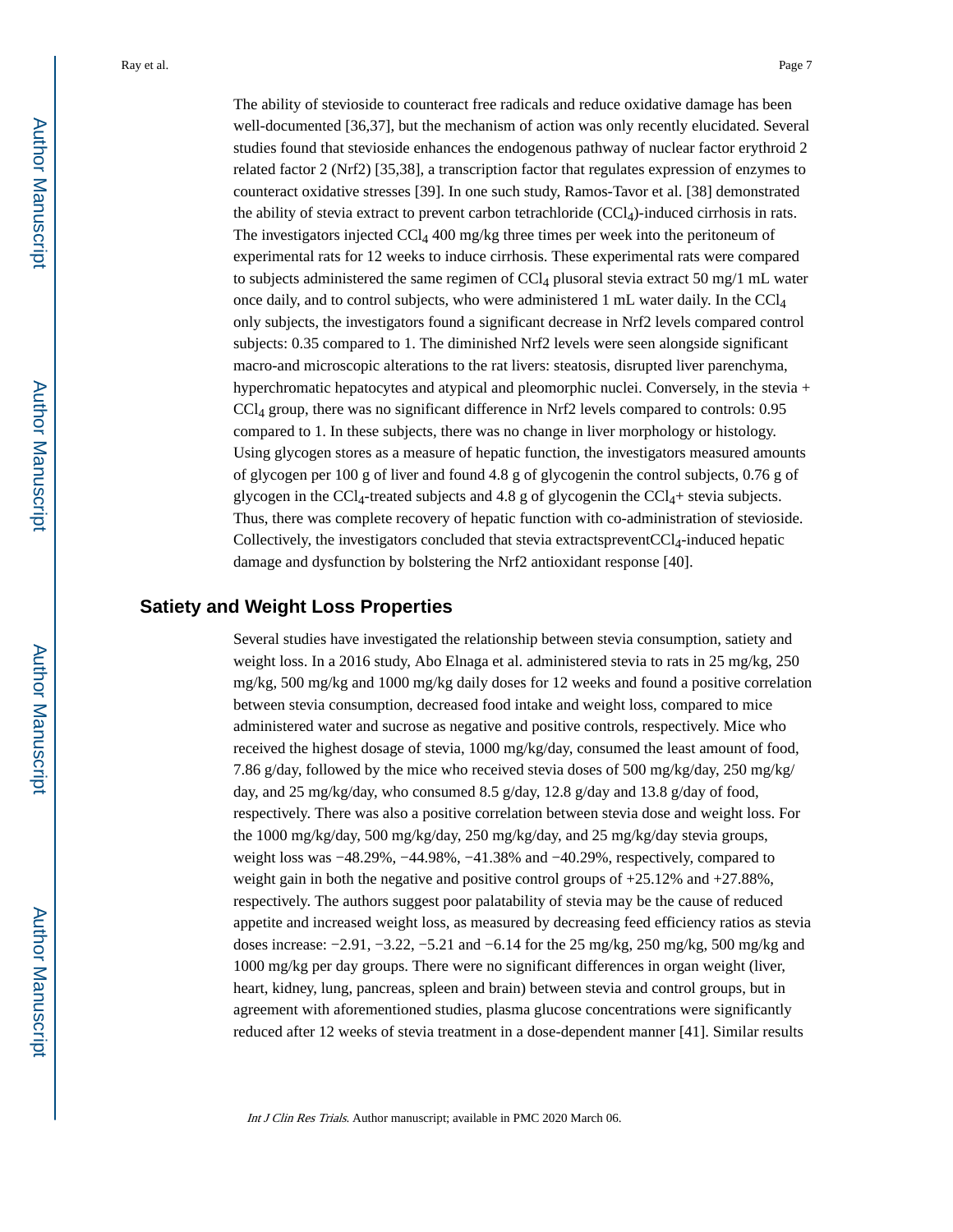were found in other studies, in which rats fed stevia were compared to control subjects who were fed sucrose or water [42,43].

A 2010 study conducted by Anton et al. examined the effect of stevia consumption on satiety in human subjects, using lean (BMI=  $19.5-24.9 \text{ kg/m}^2$ ) and obese (BMI=  $30-39.9$  $\text{kg/m}^2$ ) individuals. Subjects attended three study days, in which they were given 469 kcal breakfasts and buffet style lunches and dinners from which they could eat as much as they wanted. 20 minutes before lunch and dinner, participants were blindly given snacks containing stevia, aspartame or sucrose to see if sweetener consumption affected the amount of food consumed in the meals. When the number of calories consumed from the lunch and dinner buffets was calculated and subjective satiety levels were tallied, investigators did not find significant differences in either parameter between the three groups. They only found significantly lower total daily calorie intake in the stevia (2257 kcal/day) and aspartame (2248 kcal/day) groups compared to the sucrose group (2557 kcal/day) due to the zerocalorie nature of the sweeteners [44]. Their data overall demonstrate no change in appetite and food consumption with artificial sweetener use, however long-term conclusions cannot be drawn as food intake was only measured over single study days. A long-term, blinded interventional study would be necessary for drawing any conclusions about stevia's effect on appetite and weight loss in people.

#### **Protective Properties Against Cardiovascular Disease**

One of the most common complications of diabetes mellitus is cardiovascular disease, and recent studies have suggested that stevia and its metabolites stevioside, rebaudioside A and steviol promote cardiovascular health and reduce hypertension. A 2010 study by Geeraert et al. examined the effects of stevia on cardiovascular parameters in double LDL and leptin receptor knock-out (DKO) mice, subjects chosen because they exhibit many properties of metabolic syndrome. The DKO mice were given 10 mg/kg stevia or saline solution daily for 12 weeks, after which investigators measured a variety of parameters, including levels of adiponectin, IL-6, TNF-α and autoantibodies against MDA-modified low-density lipoprotein, representative of oxidized low-density lipoprotein (ox-LDL). The investigators found significantly higher levels of adiponectin, a hormone that promotes lipolysis, in the stevia-treated group (6,517 mg/ml) compared to controls (3,296 mg/ml). They also found significantly lower levels of total cholesterol and ox-LDL, 10.71mmol/L and 3.45, respectively, in the stevia-treated group compared to control-group, 13.51 mmol/L, and 9.20, respectively. They did not find significant differences in weight, triglycerides, IL-6 or TNFα between the two groups. The investigators measured atherosclerosis by immunohistochemically staining smooth muscle and plaque components in harvested aortic tissue from the mice. There was decreased atherosclerosis in the DKO mice treated with steviosides, which was attributed to decreased infiltration of macrophages, lipids and ox-LDL [45].

Multiple clinical studies have investigated the purported antihypertensive effects of stevia compounds. Chan et al. designed a multi-center, double-blind, placebo-controlled study using 106 adults with mild to moderate hypertension (baseline diastolic blood pressures ranging from 95–110 mmHg), who were otherwise healthy. The subjects were instructed to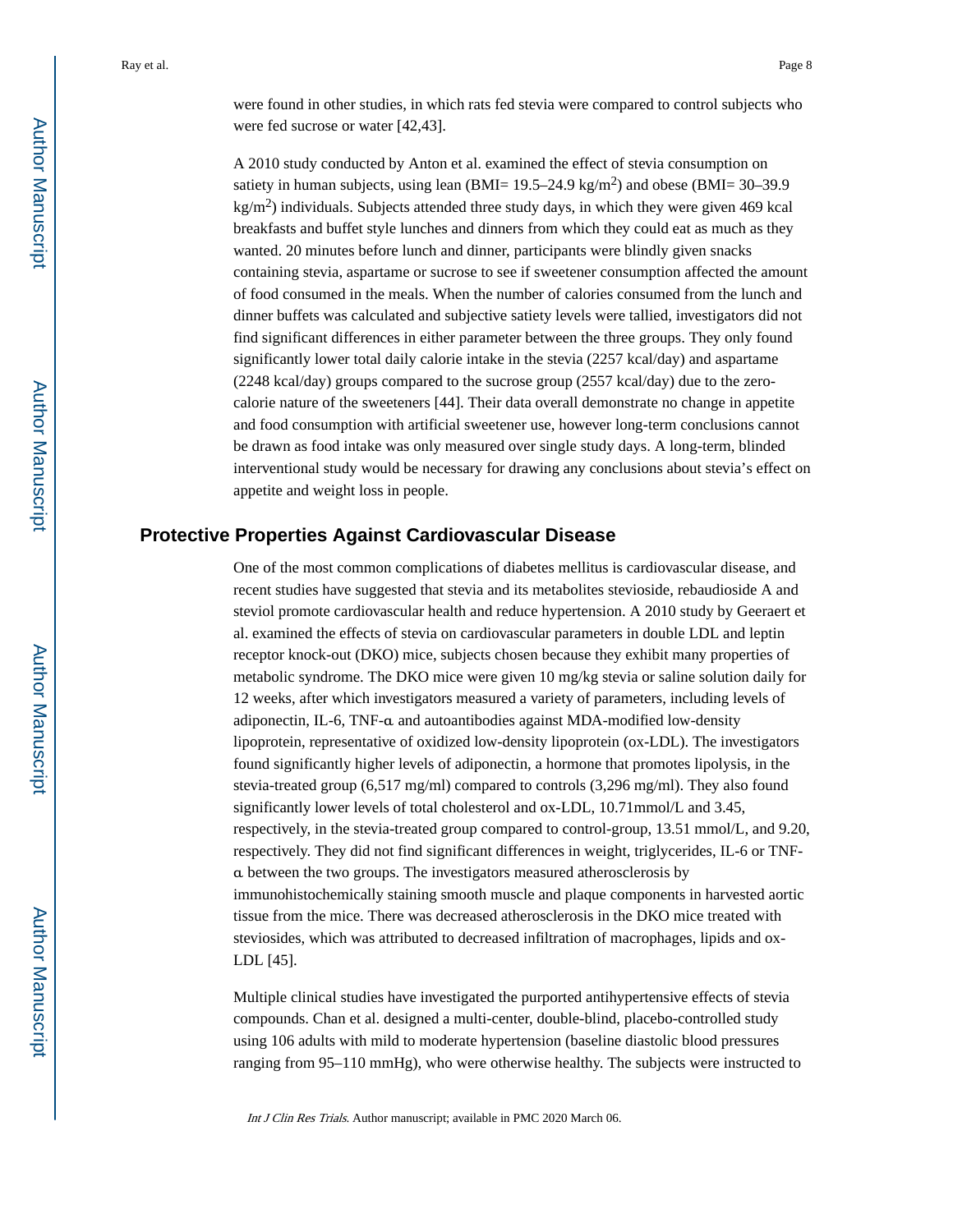take capsules containing 250 mg of stevioside or placebo three times daily and were followed up monthly for 1 year. The investigators found that after only 3 months, mean systolic blood pressure decreased significantly from 166.5 mmHg to 152.6 mmHg, and mean diastolic blood pressure decreased significantly from 102.1 mmHg to 90.3 mmHg. These blood pressure changes were maintained for the duration of the 1-year study period. In contrast, there were no significant changes in the control group, in which systolic and diastolic blood pressures decreased from 166.0 mmHg to 164.8 mmHg, and 104.7 mmHg to 103.8 mmHg, respectively [46].

Similar results were seen in a 2-year multicenter, double-blind placebo-controlled trial conducted by Hsieh et al., which examined patients with primary hypertension. The patients, all of whom had blood pressure 140–159/90–99 mmHg at baseline, were given 500 mg stevioside powder or placebo three times a day and monitored monthly for 24 months. Those treated with stevioside had significant reductions in blood pressure: mean systolic blood pressure decreased from 150 mmHg to 140 mmHg, and mean diastolic blood pressure decreased from 95 mmHg to 89 mmHg. In contrast, the placebo group had non-significant changes: mean systolic blood pressure increased from 149 mmHg to 150 mmHg and mean diastolic blood pressure decreased from 96 mmHg to 95 mmHg [47].

The specific mechanism by which stevioside causes vasorelaxation was explored by Lee et al. in their 2001 study. The investigators incubated aortic rings constricted by vasopressin or phenylephrine, in medium containing stevioside with or without calcium. In the  $Ca^{2+}$  containing medium, stevioside 10–5 M relaxed the constricted aortic rings by  $54.9 \pm 6.5\%$ while in the Ca<sup>2+</sup> -free medium, no vasorelaxation was seen. In the Ca<sup>2+</sup> -containing medium, the presence of stevioside decreased the intracellular calcium concentration significantly from 339.6  $\pm$  18.4 to 102.2  $\pm$  13.2 nM, and from 651.0  $\pm$  13.4 to 229.5  $\pm$  19.2 nM, when vasoconstriction was induced by vasopressin or phenylephrine, respectively. Conversely, in the  $Ca^{2+}$ -free medium, the concentration of intracellular calcium did not change from  $428.8 \pm 47.7$  nM in the presence of stevioside. Knowing that vasopressin causes vasoconstriction by increasing the influx of calcium into cells, the investigators concluded that stevioside induces vasorelaxation by inhibiting the influx of calcium into cells from the extracellular space [48].

In contrast to studies involving hypertensive subjects, data involving normotensive subjects show no effects of stevia on blood pressure. A 2008 study by Maki et al. found no significant differences in systolic or diastolic blood pressures after 4 weeks of rebaudioside A 1000 mg/kg/day administration in healthy individuals with normal or low-normal blood pressures (systolic blood pressure < 120 mmHg and diastolic blood pressure < 80 mmHg). In the treatment group, mean systolic blood pressures, diastolic blood pressures and mean arterial pressure (MAP) each decreased by 1.3 mmHg, while the respective categories decreased by 0.4 mmHg, 0.7 mmHg and 0.6 mmHg in the control group [49]. A 2008 study by Barriocanal et al. supported these findings, as they also found no significant differences in blood pressure changes between groups given 250 mg stevia 3 times daily or a placebo for 3 months. This study used subjects with type 1 diabetes, type 2 diabetes, or no diabetes with normal or low-normal blood pressures. The only significant finding was a decrease in systolic blood pressure in the type 1 diabetic group: mean 24-hour SBP fell from 117.1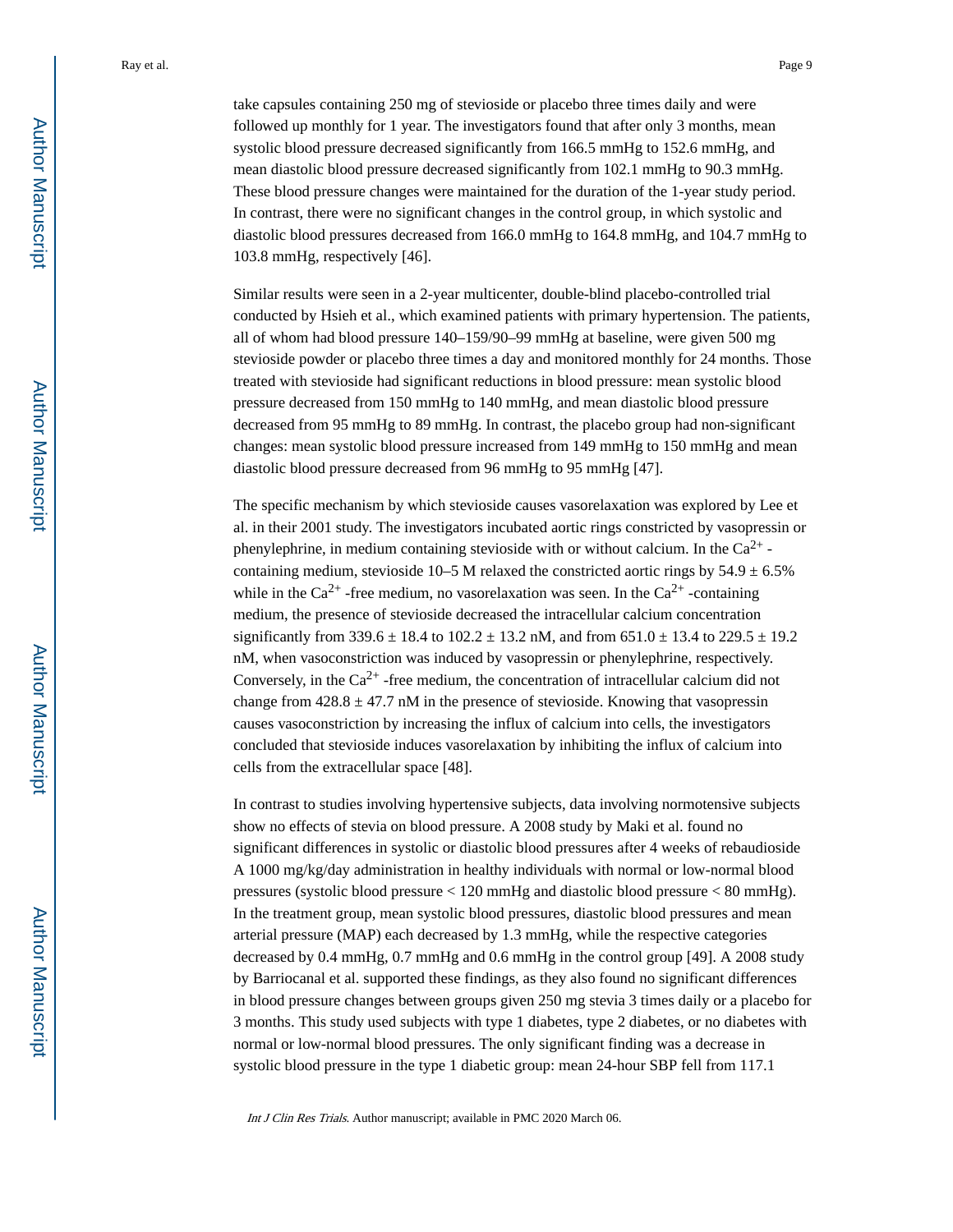mmHg to 115.9 mmHg in the stevia treated group and from 108.3 mmHg to 105.7 mmHg in the placebo group [50]. Stevioside exhibits promising therapeutic activity in individuals with hypertension, without the potential for causing hypotension, demonstrating its clinical utility for treatment of cardiovascular patients.

#### **Safety Profile**

Steviosides are relatively new zero-calorie sweeteners to be approved for use in western countries, therefore studies have been conducted to elucidate their safety profiles and the non-toxic doses at which they can be administrated. In a 2011 study by Awney et al. using young male rats, low doses of stevioside (15 mg/kg/day) caused no toxicological effects on body weight, relative organ weight, hematological and biochemical parameters or enzyme activity. In the same study, high doses of stevioside (1,500 mg/kg/day) were reported to cause changes in some of those biological parameters, with unclear effects on morbidity and mortality [51]. In contrast, a 2010 study in mice by Kujur et al. found that doses up to 5,000  $mg/kg/day$  of *S. rebaudiana* extracts do not produce significant changes in appearance, alertness, motor activity, breathing, restlessness, diarrhea, convulsions, coma or death [20]. Finally, in a study cited by the Food and Drug Administration (FDA), rats administered stevia for 90 days in doses of 0, 500, 1,000, or 2,000 mg/kg/day showed no signs of toxicity and no changes in hematology, coagulation, serum chemistry, urinalysis, and gross pathological or histopathologic exams. The only recorded changes were decreases in body weight, significant in male rats and non-significant female rats, which were attributed to decreased caloric intake [52]. No hypersensitivities or allergies have been reported due to stevia consumption since 2008, and the few that were reported prior to that year were attributed to improperly filtered stevia extracts. Thus, stevia is considered to have little to no allergic potential, [53] and the FDA has approved stevia consumption in doses up to 4 mg/kg body weight/day [54].

### **Conclusion**

In this review, we presented past and current evidence from cell culture, animal and human studies that provide compelling evidence to the beneficial effects of stevia on glucose homeostasis, markers of inflammation, lipid profiles and blood pressure. Stevia has been shown to have favorable effects on glucose homeostasis by increasing glucose-mediated insulin secretion while decreasing gluconeogenesis, without causing hypoglycemia. Administration of steviosides can potentially induce weight loss and is associated with decreased inflammatory markers such as IL-6 and TNF-α, as well as oxidized-LDL and decreased atherosclerosis. This is together with a favorable effect on blood pressure in hypertensive subjects without causing hypotension. These findings collectively, without significant adverse effects, present stevia as a viable addition to the armamentarium against the epidemic of obesity. The medicinal use of stevia for treating hyperglycemia, hyperlipidemia and hypertension is an exciting new avenue worthy of exploration by the medical community. Further studies in the form of randomized controlled trials are needed to confirm the beneficial effects of stevia and introduce it formally as a viable therapeutic agent for obesity, metabolic syndrome and cardiovascular disease.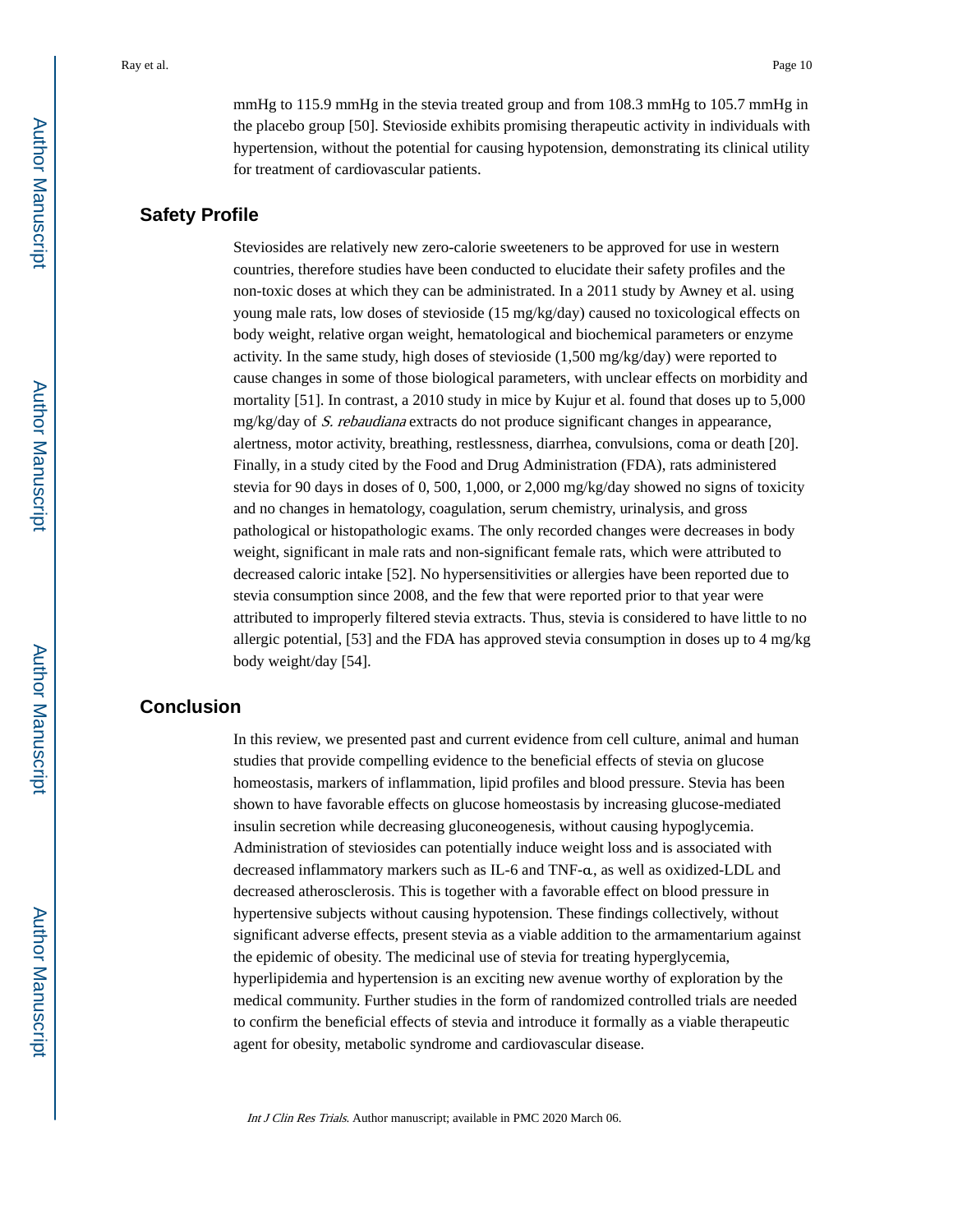#### **Acknowledgement**

This work is supported, in part, by the efforts of Dr. Moro O. Salifu M.D., M.P.H., M.B.A., M.A.C.P., Professor and Chairman of Medicine through NIH Grant number S21MD012474.

#### **References**

- 1. Ashamalla M, Youssef I, Yacoub M, Jayarangaiah A, Gupta N, et al. (2018) Obesity, Diabetes and Gastrointestinal Malignancy: The role of Metformin and other Anti-diabetic Therapy. Glob J Obes Diabetes Metab Syndr 5: 8–14.
- 2. Jehan S, Myers AK, Zizi F, Pandi-Perumal SR, Jean-Louis G, et al. (2018) Obesity, obstructive sleep apnea and type 2 diabetes mellitus: Epidemiology and pathophysiologic insights. Sleep Med Disord 2: 52–58. [PubMed: 30167574]
- 3. Sharma N, Lee J, Youssef I, Salifu MO, McFarlane SI, et al. (2017) Obesity, Cardiovascular Disease and Sleep Disorders: Insights into the Rising Epidemic. J Sleep Disord Ther 6: 260. [PubMed: 28638745]
- 4. Jehan S, Zizi F, Pandi-Perumal SR, Wall S, Auguste E, et al. (2017) Obstructive Sleep Apnea and Obesity: Implications for Public Health. Sleep Med Disord 1: 19.
- 5. Forte V, Pandey A, Abdelmessih R, Forte G, Whaley-Connell A, et al. (2012) Obesity, Diabetes, the Cardiorenal Syndrome, and Risk for Cancer. Cardiorenal Med 2: 143–162. [PubMed: 22851963]
- 6. Karam JG, El-Sayegh S, Nessim F, Farag A, McFarlane SI, et al. (2007) Medical management of obesity: an update. Minerva Endocrinol 32: 185–207. [PubMed: 17912157]
- 7. Aneja A, El-Atat F, McFarlane SI, Sowers JR (2004) Hypertension and obesity. Recent Prog Horm Res 59: 169–205. [PubMed: 14749502]
- 8. El-Atat F, Aneja A, McFarlane S, Sowers J (2003) Obesity and hypertension. Endocrinol Metab Clin North Am 32: 823–854. [PubMed: 14711064]
- 9. National Institute of Diabetes and Digestive and Kidney Diseases (NIDDK) (2017) Diabetes statistics.
- 10. Centers for Disease Control and Prevention (CDC) (2017) Long-term Trends in Diabetes.
- 11. Carrera-Lanestosa A, Moguel-Ordonez Y, Segura-Campos M (2017) Stevia rebaudiana Bertoni: A Natural Alternative for Treating Diseases Associated with Metabolic Syndrome. J Med Food 20: 933–943. [PubMed: 28792778]
- 12. Mishra A, Ahmed K, Froghi S, Dasgupta P (2015) Systematic review of the relationship between artificial sweetener consumption and cancer in humans: analysis of 599,741 participants. Int J Clin Pract 69: 1418–1426. [PubMed: 26202345]
- 13. Antenucci RG, Hayes JE (2015) Nonnutritive sweeteners are not supernormal stimuli. Int J Obes 39: 254–259.
- 14. Majchrzak D, Ipsen A, Koenig J (2015) Sucrose-replacement by rebaudioside a in a model beverage. J Food Sci Technol 52: 6031–6036. [PubMed: 26345024]
- 15. Pearlman M, Obert J, Casey L (2017) The Association Between Artificial Sweeteners and Obesity. Curr Gastroenterol Rep 19: 64. [PubMed: 29159583]
- 16. Gardana C, Simonetti P, Canzi E, Zanchi R, Pietta P, et al. (2003) Metabolism of stevioside and rebaudioside A from Stevia rebaudiana extracts by human microflora. J Agric Food Chem 51: 6618–6622. [PubMed: 14558786]
- 17. Choudhary AK, Lee YY (2018) The debate over neurotransmitter interaction in aspartame usage. J Clin Neurosci 56: 7–15. [PubMed: 30318075]
- 18. Goran MI, Plows JF, Ventura EE (2019) Effects of consuming sugars and alternative sweeteners during pregnancy on maternal and child health: evidence for a secondhand sugar effect. Proc Nutr Soc 78: 262–271. [PubMed: 30501650]
- 19. Magnuson BA, Carakostas MC, Moore NH, Poulos SP, Renwick AG, et al. (2016) Biological fate of low-calorie sweeteners. Nutr Rev 74: 670–689. [PubMed: 27753624]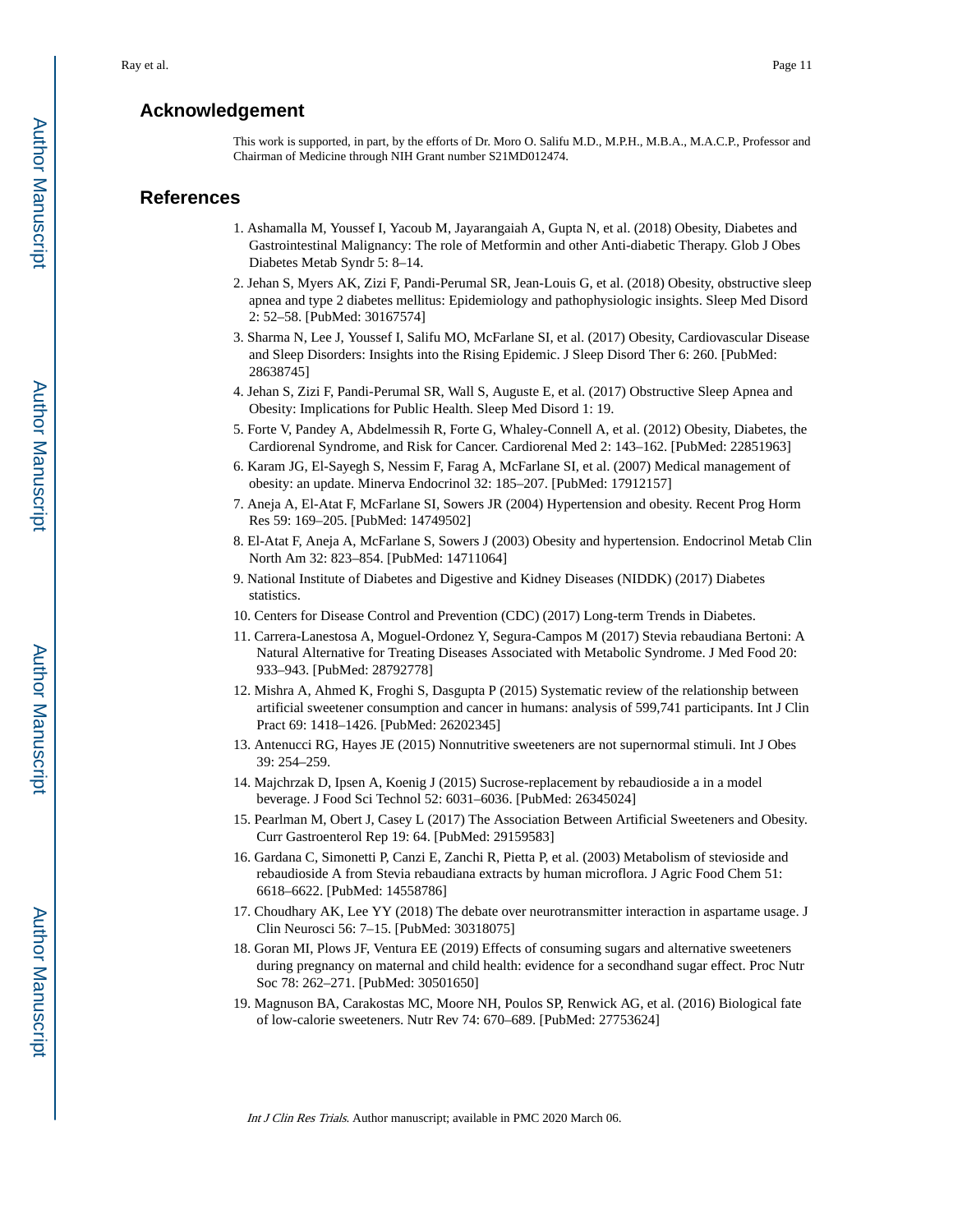- 20. Kujur RS, Singh V, Ram M, Yadava HN, Singh KK, et al. (2010) Antidiabetic activity and phytochemical screening of crude extract of Stevia rebaudiana in alloxan-induced diabetic rats. Pharmacognosy Res 2: 258–263. [PubMed: 21808578]
- 21. Gregersen S, Jeppesen PB, Holst JJ, Hermansen K (2004) Antihyperglycemic effects of stevioside in type 2 diabetic subjects. Metabolism 53: 73–76. [PubMed: 14681845]
- 22. Jeppesen PB, Gregersen S, Poulsen CR, Hermansen K (2000) Stevioside acts directly on pancreatic beta cells to secrete insulin: actions independent of cyclic adenosine monophosphate and adenosine triphosphate-sensitive K+-channel activity. Metabolism 49: 208–214. [PubMed: 10690946]
- 23. Workgroup on Hypoglycemia ADA (2005) Defining and reporting hypoglycemia in diabetes: a report from the American Diabetes Association Workgroup on Hypoglycemia. Diabetes Care 28: 1245–1249. [PubMed: 15855602]
- 24. Momtazi-Borojeni AA, Esmaeili SA, Abdollahi E, Sahebkar A (2017) A Review on the Pharmacology and Toxicology of Steviol Glycosides Extracted from Stevia rebaudiana. Curr Pharm Des 23: 1616–1622. [PubMed: 27784241]
- 25. Wingard RE Jr, Brown JP, Enderlin FE, Dale JA, Hale RL, et al. (1980) Intestinal degradation and absorption of the glycosidic sweeteners stevioside and rebaudioside A. Experientia 36: 519–520. [PubMed: 7379936]
- 26. Geuns JM, Buyse J, Vankeirsbilck A, Temme EH (2007) Metabolism of stevioside by healthy subjects. Exp Biol Med 232: 164–173.
- 27. Koyama E, Sakai N, Ohori Y, Kitazawa K, Izawa O, et al. (2003) Absorption and metabolism of glycosidic sweeteners of stevia mixture and their aglycone, steviol, in rats and humans. Food Chem Toxicol 41: 875–883. [PubMed: 12738193]
- 28. Philippaert K, Pironet A, Mesuere M, Sones W, Vermeiren L, et al. (2017) Steviol glycosides enhance pancreatic beta-cell function and taste sensation by potentiation of TRPM5 channel activity. Nat Commun 8: 14733. [PubMed: 28361903]
- 29. Huang S, Czech MP (2007) The GLUT4 glucose transporter. Cell Metab 5: 237–252. [PubMed: 17403369]
- 30. Prata C, Zambonin L, Rizzo B, Maraldi T, Angeloni C, et al. (2017) Glycosides from Stevia rebaudiana Bertoni Possess Insulin-Mimetic and Antioxidant Activities in Rat Cardiac Fibroblasts. Oxid Med Cell Longev 2017:3724545. [PubMed: 28947927]
- 31. Chen TH, Chen SC, Chan P, Chu YL, Yang HY, et al. (2005) Mechanism of the hypoglycemic effect of stevioside, a glycoside of Stevia rebaudiana. Planta Med 71: 108–113. [PubMed: 15729617]
- 32. Stolarczyk E (2017) Adipose tissue inflammation in obesity: a metabolic or immune response? Curr Opin Pharmacol 37: 35–40. [PubMed: 28843953]
- 33. Izaola O, de Luis D, Sajoux I, Domingo JC, Vidal M, et al. (2015) Inflammation and obesity (lipoinflammation). Nutr Hosp 31: 2352–2358. [PubMed: 26040339]
- 34. Wang Z, Xue L, Guo C, Han B, Pan C, et al. (2012) Stevioside ameliorates high-fat diet-induced insulin resistance and adipose tissue inflammation by downregulating the NF-κB pathway. Biochem Biophys Res Commun 417: 1280–1285. [PubMed: 22240021]
- 35. Casas-Grajales S, Ramos-Tovar E, Chavez-Estrada E, et al. Antioxidant and immunomodulatory activity induced by stevioside in liver damage: In vivo, in vitro and in silico assays. Life Sci 224: 187–196. [PubMed: 30890404]
- 36. Ruiz-Ruiz JC, Moguel-Ordonez YB, Segura-Campos MR (2017) Biological activity of Stevia rebaudiana Bertoni and their relationship to health. Crit Rev Food Sci Nutr 57: 2680–2690. [PubMed: 26479769]
- 37. Salehi B, Lopez MD, Martinez-Lopez S, et al. (2019) Stevia rebaudiana Bertoni bioactive effects: From in vivo to clinical trials towards future therapeutic approaches. Phytother Res 33: 2904– 2917. [PubMed: 31423662]
- 38. Ramos-Tovar E, Hernández-Aquino E, Casas-Grajales S, Buendia-Montaño LD, Galindo-Gómez S, et al. (2018) Stevia Prevents Acute and Chronic Liver Injury Induced by Carbon Tetrachloride by Blocking Oxidative Stress through Nrf2 Upregulation. Oxid Med Cell Longev 2018: 3823426. [PubMed: 29849889]